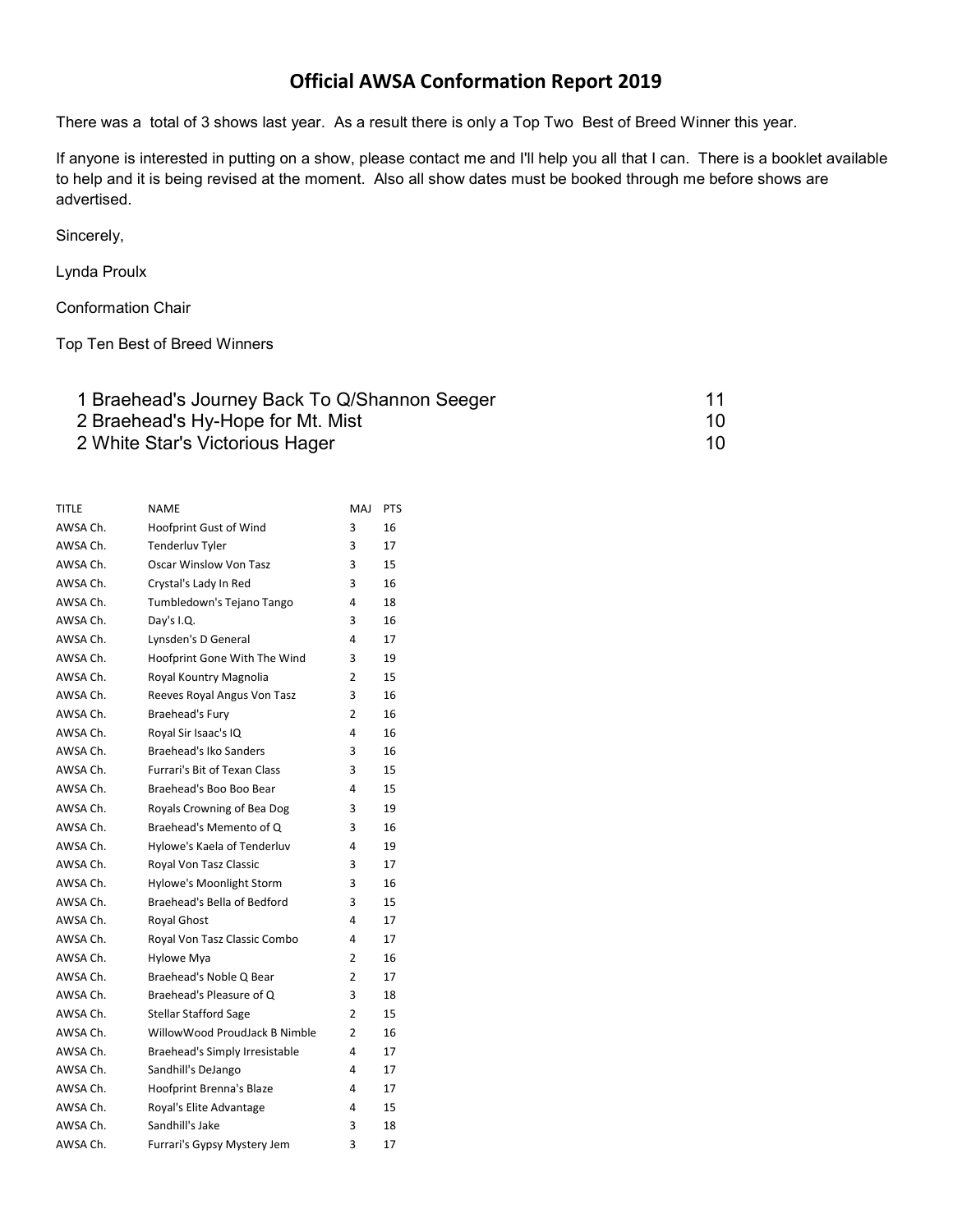| AWSA Ch.             | Royal IQ Yukon Birchdale                               | 2      | 15       |
|----------------------|--------------------------------------------------------|--------|----------|
| AWSA Ch.             | WillowWood Marike Von Tasz                             | 3      | 16       |
| AWSA Ch.             | Royal Spasz Von Tasz                                   | 3      | 15       |
| AWSA Ch.             | Royal Damien Teen's Desire                             | 1      | 15       |
| AWSA Ch.             | Sandhill's Cadillac                                    | 3      | 15       |
| AWSA Ch.             | Sandhill's Cosmic Top Gun v Hylowe                     | 3      | 15       |
| AWSA Ch.             | Sandhill's Porsha v Hylowe                             | 3      | 16       |
| AWSA Ch.             | Royal Day of Providence                                | 4      | 19       |
| AWSA Ch.             | Stellar's Lunar Eclipse                                | 3      | 17       |
| AWSA Ch.             | Hoofprint Pendana                                      | 4      | 17       |
| AWSA Ch.             | Furrari's Sweet Lewcinkas                              | 4      | 15       |
| AWSA Ch.             | Kyra's Kin--King Kole Von Tasz                         | 4      | 15       |
| AWSA Ch.             | Royal Adonis                                           | 4      | 17       |
| AWSA Ch.             | Royal Von Tasz Pi Swirl                                | 6      | 22       |
| AWSA Ch.             | Braehead's You'll Want Me Back                         | 3      | 15<br>17 |
| AWSA Ch.<br>AWSA Ch. | Hylowe's LedZepplin v Braehead<br>Von Tasz Born To Win | 3<br>3 | 19       |
| AWSA Ch.             | Tenderluv Kyler                                        | 3      | 18       |
| AWSA Ch.             | Royal Goddess of Love                                  | 2      | 15       |
| AWSA Ch.             | Hallmark's Erika von Phenom                            | 1      | 16       |
| AWSA Ch.             | Royal Lady Isis IQ                                     | 4      | 15       |
| AWSA Ch.             | Royal Take it To the Limit                             | 4      | 15       |
| AWSA Ch.             | <b>Braehead's Destined To Shine</b>                    | 3      | 18       |
| AWSA Ch.             | Sandhill's Dazzling Jem                                | 2      | 16       |
| AWSA Ch.             | Braehead's Gett'n Scent v Hylowe                       | 3      | 15       |
| AWSA Ch.             | Royal Lord Zeus                                        | 3      | 15       |
| AWSA Ch.             | Royal Ready Set Go                                     | 3      | 15       |
| AWSA Ch.             | Royal Born to be Wild                                  | 2      | 15       |
| AWSA Ch.             | Braehead's Hy-Hope for Mt. Mist                        | 2      | 15       |
| AWSA Ch.             | Royal I'M Here for the Party                           | 2      | 17       |
|                      |                                                        |        |          |
|                      | B and J Whiteknight Bandit Von Czar                    | 1      | 5        |
|                      | Bahr-SnPhenoms Wilhelm of                              |        | 2        |
|                      | Washington                                             |        |          |
|                      | BahrS Royal Tequila Sunrise                            | 1      | 10       |
|                      | Born To Win White Outlander                            |        | 4        |
|                      | Braehead's Admiral Hidn' Acres                         | 2      | 7        |
|                      | <b>Braehead's Aeros</b>                                | 1      | 5        |
|                      | <b>Braehead's Alexis Special</b>                       | 2      | 11       |
|                      |                                                        |        |          |
|                      | Braehead's All About Me                                | 3      | 9        |
|                      | <b>Braehead's Amber</b>                                |        | 2        |
|                      | Braehead's Devil Dawg                                  |        | 5        |
|                      | <b>Braehead's Feature Presentation</b>                 |        | 1        |
|                      | Braehead's G Hid'n Acres Shane                         | 2      | 10       |
|                      | Braehead's Isis Blanca                                 | 1      | 7        |
|                      |                                                        |        |          |
|                      | Braehead's Legacy Hid'N Acres                          | 1      | 6        |
|                      | <b>Braehead Members Only</b>                           |        | 1        |
|                      | Braehead's Quincy Hid'n Acres                          | 2      | 14       |
|                      | <b>Braehead's Sassafras</b>                            |        | 2        |
|                      | Braehead's Taelor Made For Hylowe                      | 2      | 12       |
|                      |                                                        |        |          |
|                      | BeaDog's Hi Ho Silver                                  |        | 2        |
|                      | Conte Orfeo Of A Surefire                              |        | 2        |
|                      | Cosmic Double Take                                     | 1      | 4        |
|                      | Cosmic Mr. Kieloh Montego                              | 2      | 7        |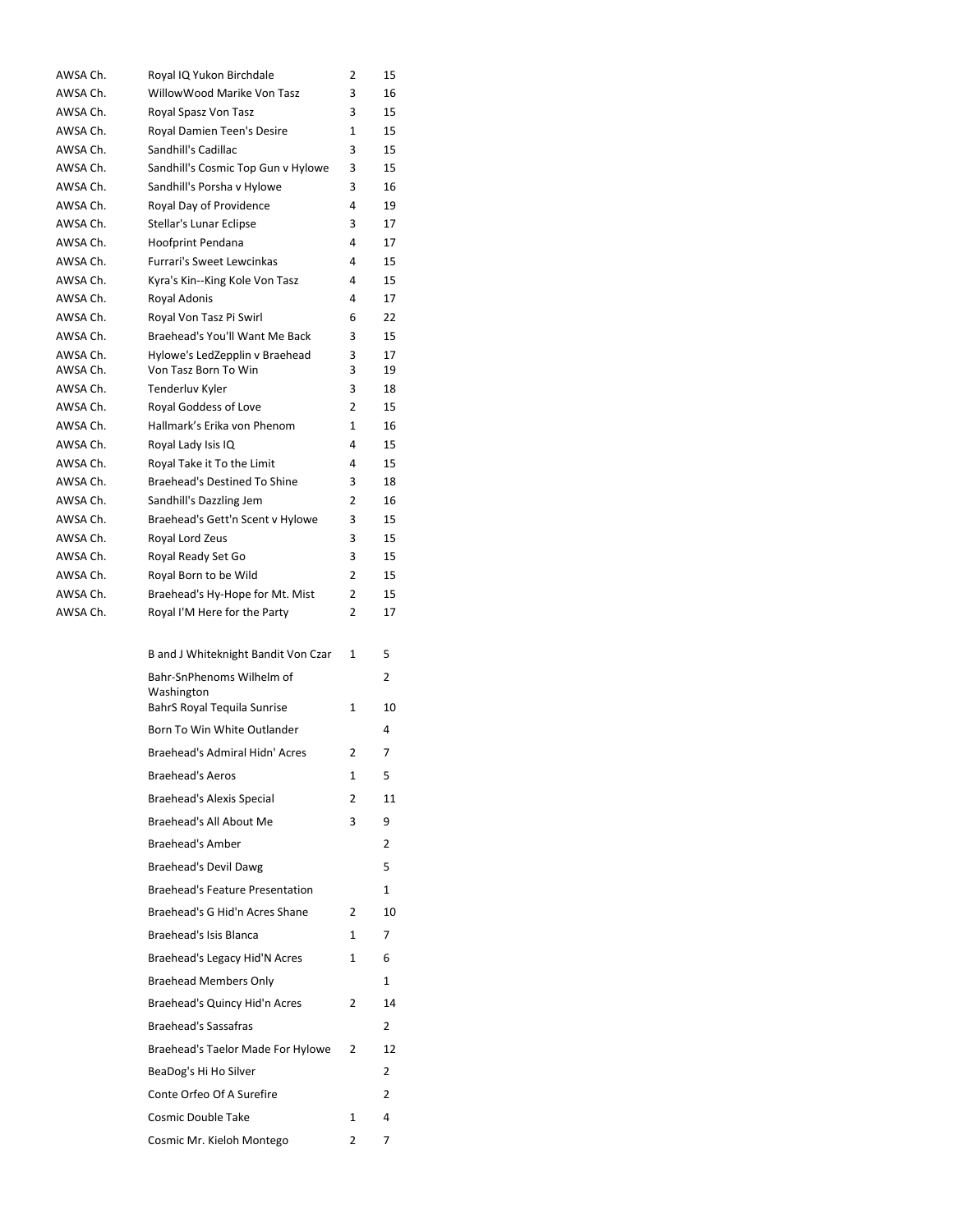| Cosmic Wango Tango                  | 1            | 5              |
|-------------------------------------|--------------|----------------|
| Crystal's Lil Pistol Von Tasz       | 1            | 6              |
| Day's White Lilly                   | 1            | 3              |
| Daybreaks Sophie's Choice           | 1            | 3              |
| DW's Worrywort Hijack My Heart      | 1            | 3              |
| Foxhunt's Majestic Time 2 Shine     |              | 4              |
| <b>Furrari's Von Baron</b>          | 3            | 13             |
| <b>Hallmark Dante's Pride</b>       |              | 1              |
| Hallmark Kahuna's HanaHo Koa        |              | 2              |
| <b>Hollybrook's Bodacious</b>       | 1            | 5              |
| Hollybrook's Ghost of a Chance      | 1            | 4              |
| Hoofprint Ice Blue                  | $\mathbf{1}$ | 5              |
| Hoofprint Leyta                     | 1            | 5              |
| Hoofprint M'Kugar of Braehead       |              | 2              |
| <b>Hoofprint Marz</b>               | 1            | 4              |
| Hoofprint Nova                      |              | 2              |
| <b>Hoofprint Oliver</b>             | 1            | 3              |
| Hoofprint Samurai                   | 1            | 9              |
| <b>Hoofprint Seven</b>              | 2            | 14             |
| <b>Hoofprint Spirit</b>             | 1            | 7              |
| Hoofprint Vokar                     |              |                |
| Hoofprint Wyndancer                 | 2            | 10             |
| Isis White Tia Rose                 | 2            | 13             |
| Jazmond's Crystal Hovind            | 1            | 4              |
| Jazmond's Magnificent Jem           | 2            | 10             |
| Jazmond's Radiant Ruby              |              | $\overline{2}$ |
| Keltick's Emmett                    | 3            | 10             |
| Kerstone's Make My Day v Pine River | 1            | 4              |
| Kryptiks N Furraris Rio Grand       | 2            | 6              |
| Lynsden's Moxy                      |              | 2              |
| Mansha's Ajay Mountain Mist         | 1            | 10             |
| Noble Woods Honorable Calling       | 1            | 3              |
| Proud's Corinthian Connection       | 1            | 4              |
| Proud's Little Angel From Stafford  | 2            | 8              |
| Proud's Massey's Lakyndzie          | 1            | 7              |
| Proud's ToBe Guss' Carbon Copy      | 1            | 4              |
| Proud's tobe Jack B Quick           |              | 2              |
| Proud's Winslow N' Easy of FS       |              | 3              |
| Proud tobe Livin' in Holiday        |              | 2              |
| Regalwise Arival II                 | 1            | 3              |
| Regalwise Halo On Trinity           | 2            | 8              |
| Regalwise High Roller               |              | 2              |
| Regalwise Jeromeo                   | 1            | 4              |
| Regalwise Kruger                    | 1            | 4              |
| <b>Regalwise Orion</b>              | 1            | 3              |
| Regalwise Parody                    |              | 8              |
| Regalwise Radar                     |              | 2              |
| Regalwise Recount v Juel            | 1            | 5              |
|                                     |              |                |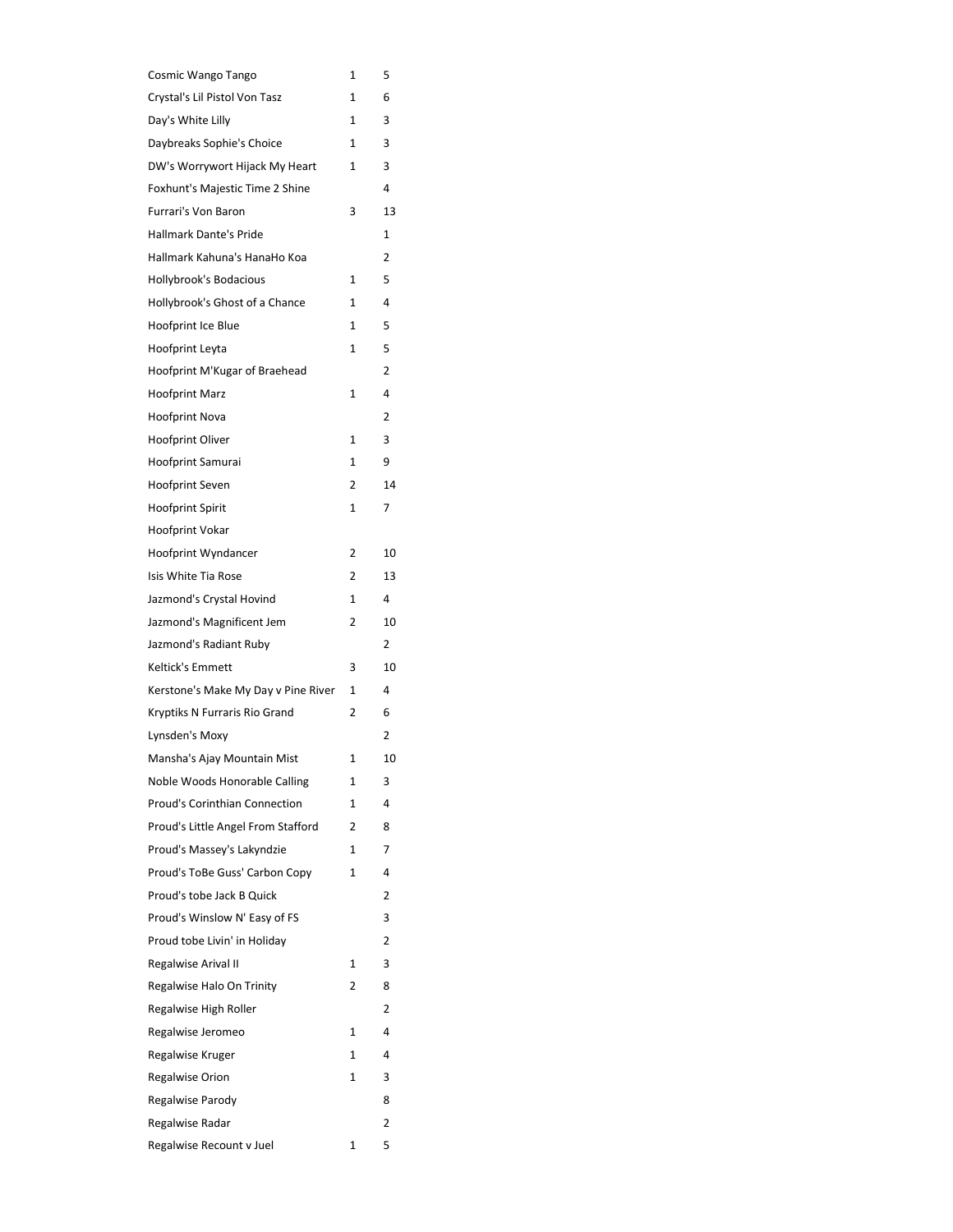| Regalwise Stafford Pet Ill       | 1 | 3  |
|----------------------------------|---|----|
| Regalwise Valiant Defender       |   | 1  |
| Regalwise Victorious Faith       |   | 2  |
| Royal's Here We Go Again         | 1 | 3  |
| Royal's Simply the One           | 1 | 5  |
| Royal's Timeless Treasure        | 1 | 5  |
| Royal Alumina of Windyacres      | 2 | 8  |
| Royal Devine Karma Vista         |   | 2  |
| Royal Dinah of Willow Wood       | 2 | 8  |
| Royal Fit To Be Tied             | 1 | 4  |
| Royal Goddess of the Sun         |   | 2  |
| Royal Gonna Raise a Ruckus       |   | 2  |
| Royal Grace of Willow Wood       |   | 2  |
| Royal Klotz Kountry Bridget      | 3 | 11 |
| Royal Sam Prince of Angels       | 1 | 5  |
| Royal Samson Von Tasz            | 1 | 5  |
| Royal Sierra of Tumbledown       | 2 | 8  |
| Royal Starburst Tiara            | 1 | 10 |
| Royal Starfyre's Winter Blitz    |   | 4  |
| Royal Sundance of Summer         | 1 | 10 |
| Royal's Rumor Has It             | 2 | 6  |
| Royal True Test of Will          |   | 2  |
| Royal Von Brilliant Moment       | 1 | 3  |
| Royals Cruisin' to Destiny       | 1 | 5  |
| Sandhill's Axis                  | 1 | 4  |
| Sandhill's Cinderella            | 1 | 10 |
| Sandhill's Iceman of Furrari     | 1 | 5  |
| Sandhill's Jagwire               | 2 | 10 |
| Sandhill's Mercedes              | 2 | 10 |
| Sandhill's Twister               | 2 | 9  |
| Sandhills Pearl von Hope         | 1 | 4  |
| Shewana's Wild, Wild West        | 1 | 6  |
| Shylo's Red Rocker Be Proud      | 1 | 5  |
| Snowpowda's Polly's Folly        | 2 | 5  |
| <b>Stafford's Pet Spring</b>     | 2 | 8  |
| <b>Stafford Pet Spike</b>        | 1 | 8  |
| Starr Hallmark Hemi Supercharger | 1 | 8  |
| Stellar's Bella Millennium       | 1 | 5  |
| Sunshine Girl Meg                | 1 | 5  |
| Surefire Lil' Miss Tasz of FS    |   | 3  |
| <b>Tenderluv Bailey</b>          | 1 | 4  |
| Thornvally's Against All Odds    | 3 | 12 |
| Tumbledown's Toreador            | 1 | 5  |
| Tumbledown-Regalwise Romancer    |   | 4  |
| Tumbledown Moon Shadow           | 1 | 6  |
| Vantasia's Excellent Adventure   | 3 | 14 |
| Vantasia Hot Wheels              |   | 3  |
| Victorious Sasha of Joy          |   | 9  |
|                                  |   |    |